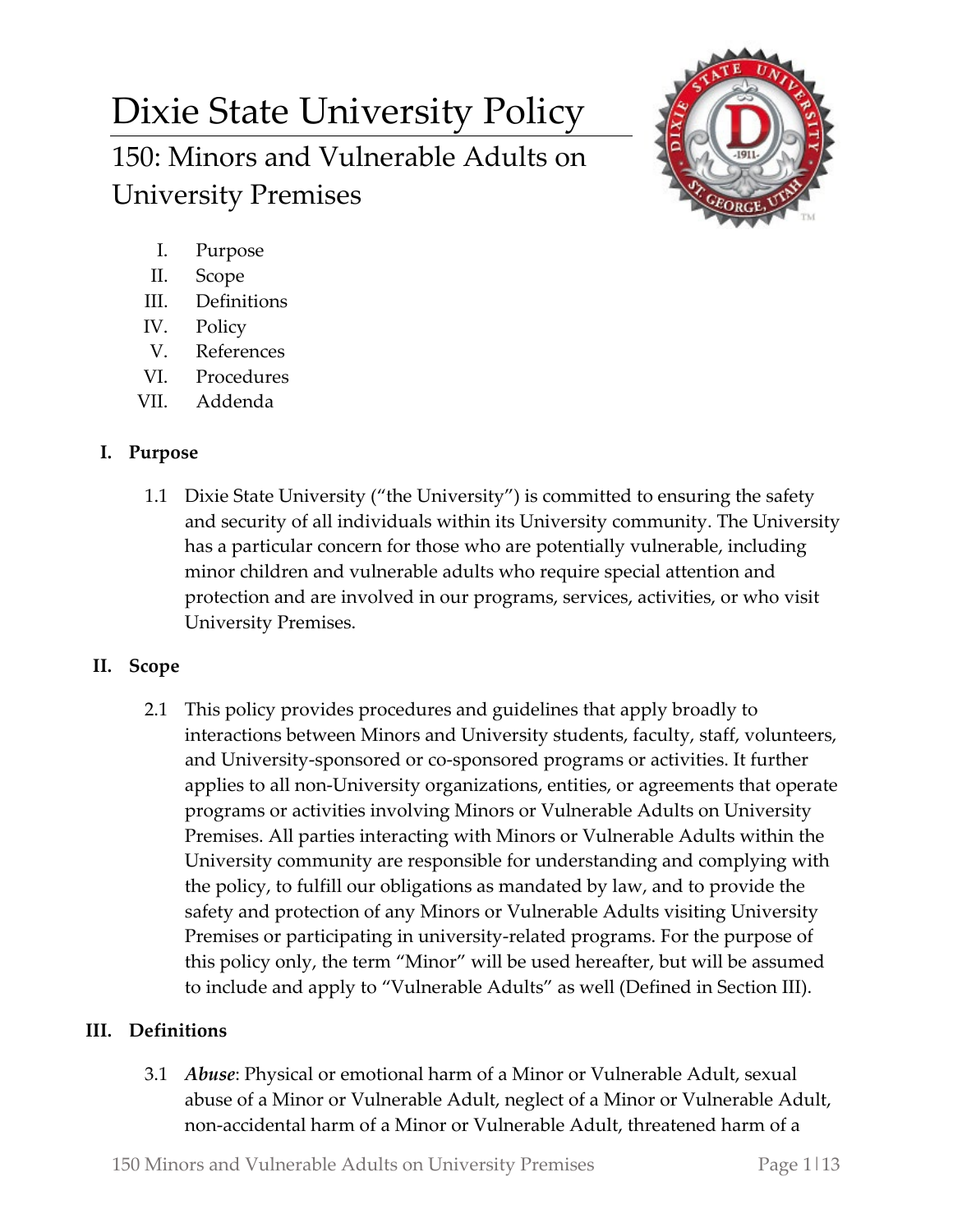Minor or Vulnerable Adult, or sexual exploitation of a Minor or Vulnerable Adult, or as further defined by Utah Law.

- 3.2 *Authorized Adult*: Individuals 18 years of age or older, paid or unpaid, who interact with, supervise, chaperone, or otherwise oversee Minors or Vulnerable Adults in University-sponsored or co-sponsored programs/activities, or activities on University Premises sponsored by outside organizations. This includes but is not limited to faculty, staff, volunteers, graduate and undergraduate students, interns, employees of temporary employment agencies, independent contractors/consultants, and vendors on University Premises. Authorized adults' roles may include positions such as counselors, chaperones, coaches, instructors, etc. This definition does not include temporary guest speakers, presenters, and other individuals who have no direct contact with program participants other than short-term activities supervised by an Authorized Adult.
- 3.3 *Designated Area*: Open public area or otherwise approved space, such as an office area with exposure to the outside by window or open door.
- 3.4 *Direct Contact*: Providing care, supervision, guidance, or control of Minors, and/or routine interaction with Minors. This subsection does not apply to concurrent enrollment students or minor students enrolled in University credit and non-credit courses.
- 3.5 *Minor*: Any person under 18 years of age.
- 3.6 *Non-University-sponsored program/activity*: Any program not sponsored by the University that is held on University Premises through an authorized rental agreement.
- 3.7 *One-on-one Contact*: Personal, unsupervised interaction between any Authorized Adult and a participant without at least one other adult, parent, or legal guardian present.
- 3.8 *Programs*: Programs, services, and activities offered on or off University Premises by the University or by non-University groups using University facilities or on University Premises. This includes, but is not limited to, instruction, student activities, workshops, sports camps, academic camps, conferences, pre-enrollment visits, or similar activities.
- 3.9 *Sponsoring Unit*: The academic or administrative unit of the University that offers a program or gives approval for use of the facilities.
- 3.10 *Statement of Acknowledgement Waiver Form*: A form to be completed by authorized adults not employed by the University but assigned to work with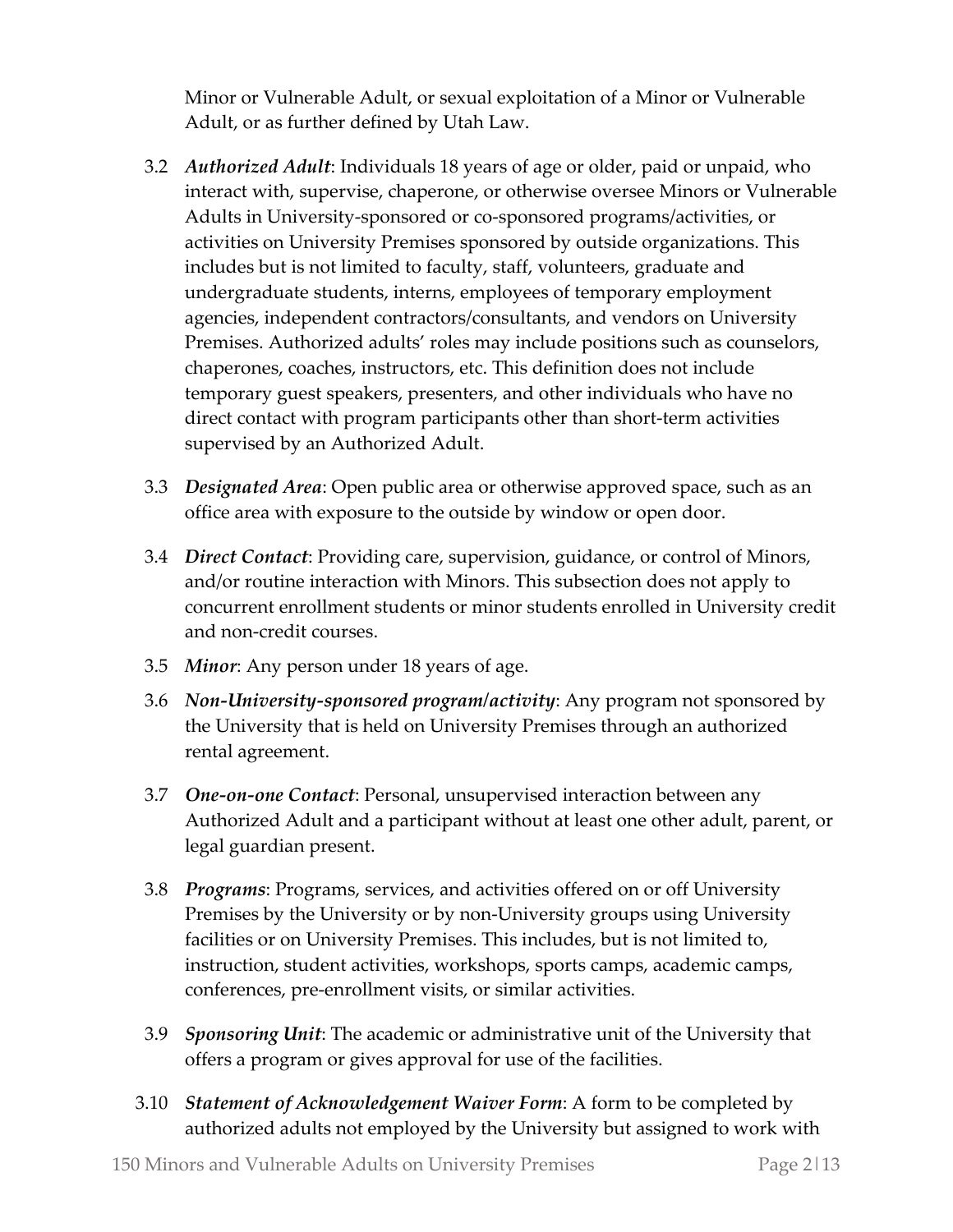Minors or Vulnerable Adults in University-sponsored or co-sponsored events.

- 3.11 *University Premises*: All University campuses and all University land, buildings, facilities, and other property in the possession of, or owned, used, leased, or controlled by the University including, but not limited to, items such as adjacent streets and sidewalks, vehicles, computers, web sites, and University-owned and/or operated computer networks, including wireless internet access.
- 3.12 *University-sponsored or co-sponsored program/activity*: A program at which University-affiliated employees are present and participate, that is sponsored by the University exclusively or in partnership with an outside organization and is in accordance with the University Mission. This includes hosted and/or occurring activities on University Premises.
- 3.13 *Vulnerable Adult*: An adult over 18 years of age who has a mental or physical impairment that substantially affects that person's ability to: (i) provide personal protection; (ii) provide necessities such as food, shelter, clothing, or medical or other health care; (iii) obtain services necessary for health, safety, or welfare; (iv) carry out the activities of daily living; (v) manage the adult's own resources; or (vi) comprehend the nature and consequences of remaining in a situation of abuse, neglect, or exploitation.
	- 3.13.1 For the purpose of this policy only, the term "Minor" will be used hereafter, but will be assumed to include and apply to "Vulnerable Adults" as well.

## **IV. Policy**

- 4.1 The University will comply with all state and federal laws concerning the protection of Minors in programs sponsored or co-sponsored by the University or sponsored by outside organizations. In addition to this policy, future programs (such as daycare) may be subject to stricter state and federal laws and regulations. In such instances, those stricter laws prevail.
	- 4.1.1 In keeping with the University's commitment to the protection of Minors, and in compliance with applicable state and federal laws, any employee, student, or volunteer of the University who has reason to believe any Abuse of a Minor occurring on University Premises or during University-sponsored or co-sponsored programs/activities is required to immediately report such conduct to the University Police Department, the Division of Child and Family Services (DCFS), or to the nearest peace officer or law enforcement agency. This reporting requirement under this policy does not abridge or alleviate the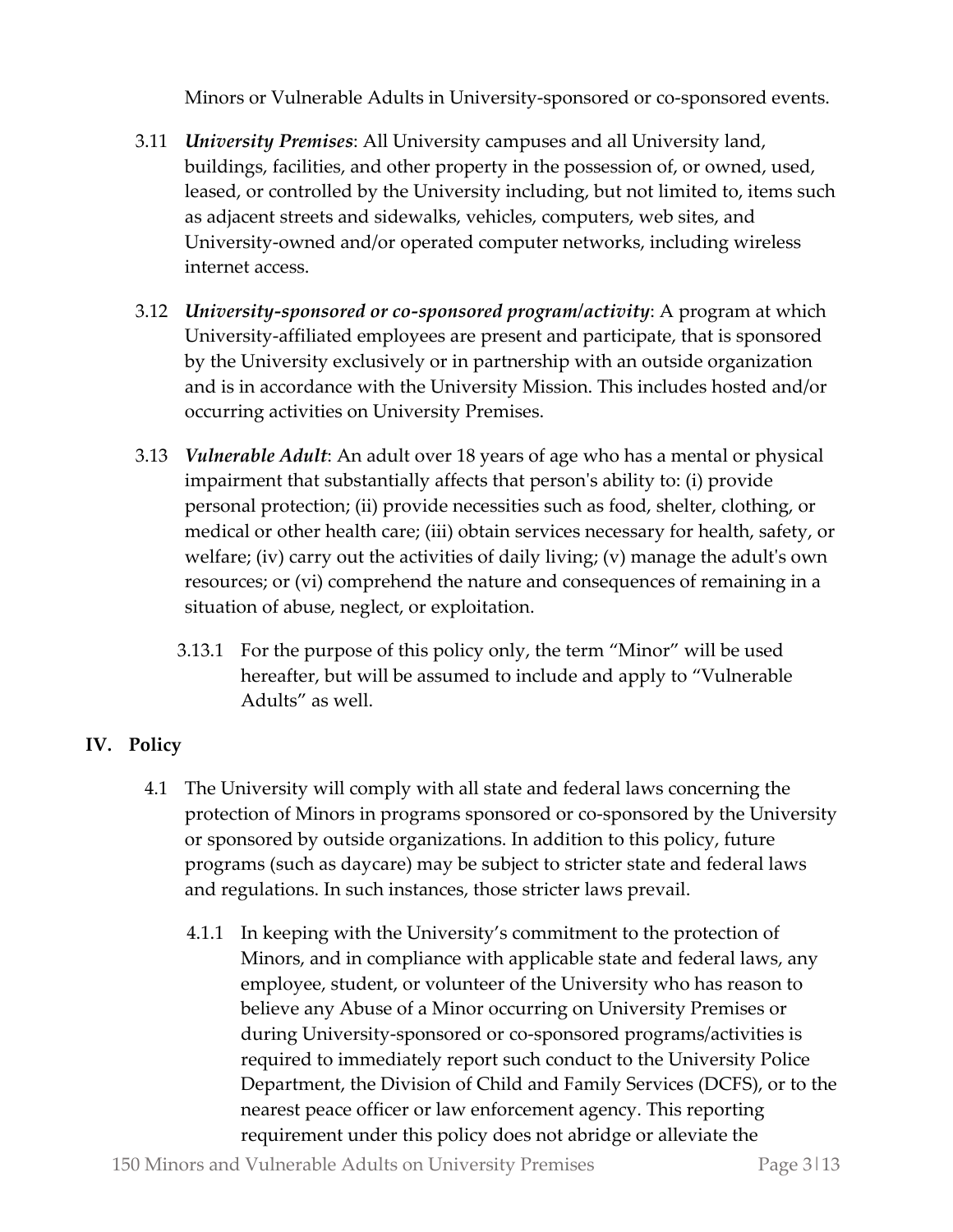responsibility of the employee or volunteer to make a report to the Office of Equity Compliance and Title IX as per University Policies 154 or 164 as applicable. Additional Reporting Requirement

- 4.1.1.1 Additionally, reports of alleged Abuse of a Minor shall also be made to the University Police Department (if not already made), the Office of Equity Compliance and Title IX, and any other appropriate department or office. Such reports should include the name of the victim and assailant (if known), other identifying information about the victim and assailant, the location of the activity, and the nature of the activity. Upon receiving such a report, along with initiating investigatory procedures, University Police shall promptly notify the appropriate Vice President of the incident. The appropriate Vice President shall inform the President, who, through periodic reporting, informs the Board of Trustees.
- 4.2 Code of Conduct for Authorized Adults
	- 4.2.1 Authorized Adults participating in University-sponsored programs covered by this policy shall not:
		- 4.2.1.1 Have One-on-one Contact with Minors. There must be at least one adult present and a minimum of one Authorized Adult present during activities where Minors are present. The only exceptions, which are to be used in a very limited and official capacity, are in open public areas and/or Designated Areas.
		- 4.2.1.2 Have any direct electronic contact (email, text, or social media) with Minors without another authorized adult being included in the communication. All such communications shall be exclusively for official University business and shall be completed in a professional manner. This sub-section does not apply to concurrent enrollment students or minor students enrolled in University credit or non-credit courses.
		- 4.2.1.3 Engage in abusive conduct of any kind toward, or in the presence of, a Minor.
		- 4.2.1.4 Strike, hit, administer corporal punishment to, or touch in an inappropriate or illegal manner any Minor.
		- 4.2.1.5 Transport Minors, other than the driver's own child(ren) or relative(s), to or from University-sponsored activities, except as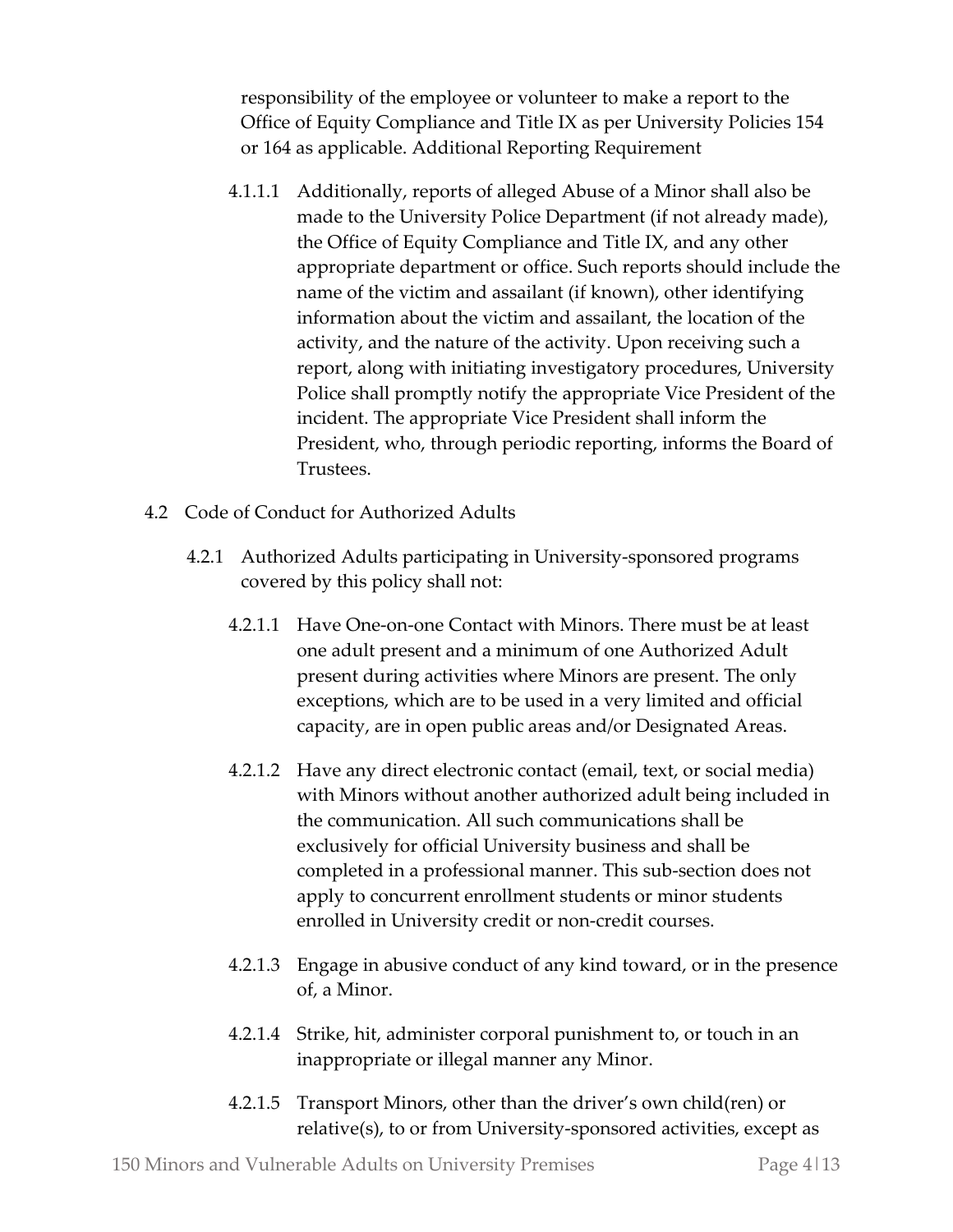specifically authorized in writing by the Minors' parents or legal guardians.

- 4.2.1.6 Engage in abusive conduct or sexually provocative games, including hazing or any activity involving harassment, Abuse or humiliation.
- 4.2.1.7 Allow any inappropriate touching, including between Minors.
- 4.2.1.8 Use prohibited, derogatory, inflammatory, pervasive, sexually based, sexually insinuative, or sexually suggestive comments. Language should be reasonable, prudent, and age appropriate.
- 4.2.1.9 Consume in the presence of, or provide alcohol or illegal drugs to, any Minor. Authorized Adults shall not provide prescription drugs to any medication to a Minor unless specifically authorized in writing by the parent or legal guardian.
- 4.2.1.10 Make sexual material in any form, including printed and electronic, available to Minors participating in programs covered by this policy or assist them in any way in gaining access to such materials. Exceptions would be for a disclosed and/or required academic curriculum.
- 4.2.1.11 Shower, bathe, or undress with or in the presence of, any Minors.

If an allegation of inappropriate conduct is made against an adult participating in a program, the adult will immediately discontinue any further participation in all programs and activities covered by this policy until such allegation has been appropriately investigated and resolved.

- 4.3 The University requires that directors or leaders of any University-sponsored or co-sponsored program/activity:
	- 4.3.1 Have all personnel working with Minors be Authorized Adults and/or have an Authorized Adult to-adult ratio of at least 1-to-1 (see definition of One on one Contact and Section V). Personnel must be compliant with University Policy 329: Criminal and Other Background Checks or an equivalent or higher-level criminal background check.
	- 4.3.2 Provide evidence of appropriate training and experience (to include Code of Conduct for Authorized Adults (Section 43 of this policy), emergency/safety procedures, crime prevention against Minors,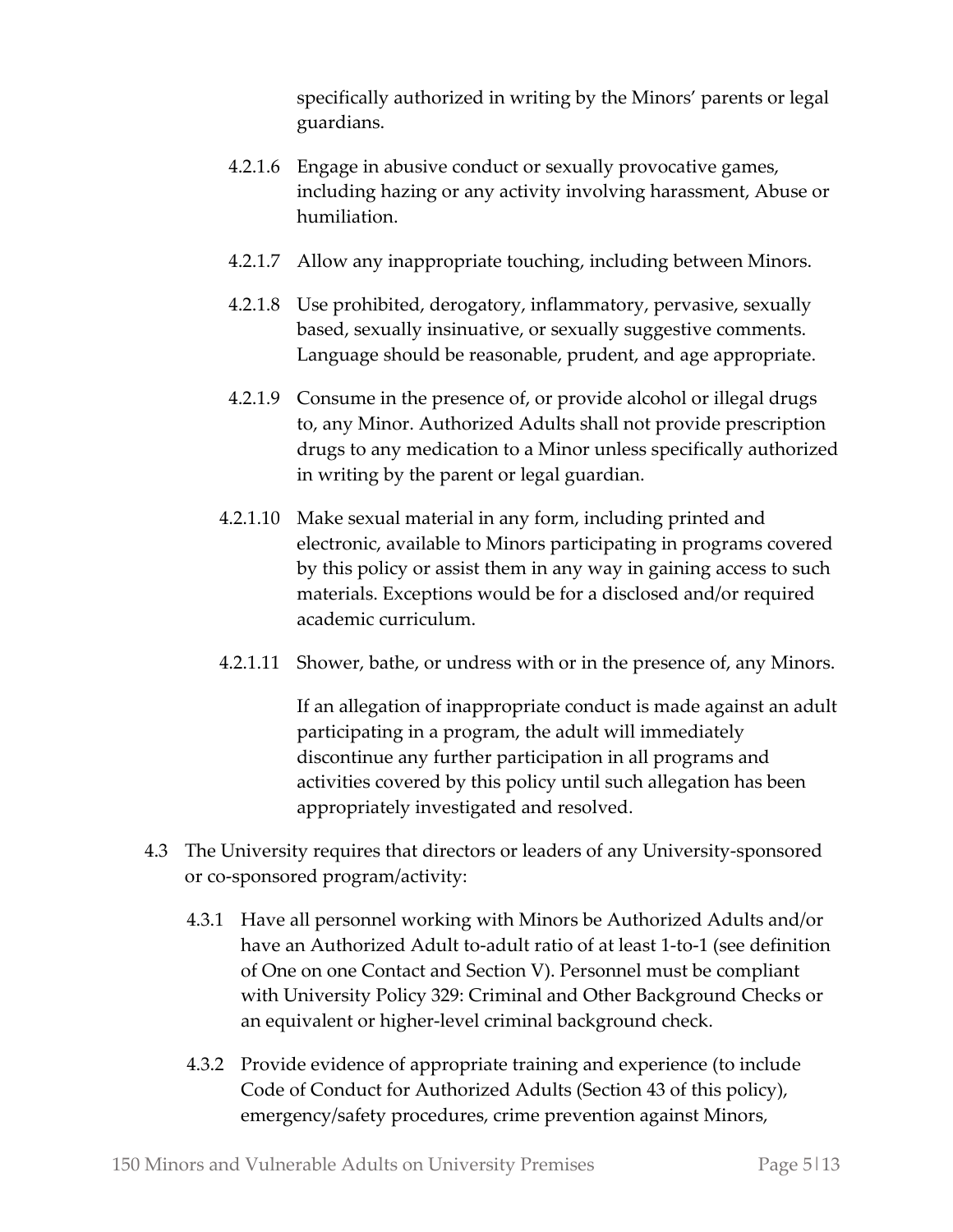identification and reporting requirements) of all adults supervising Minors. Official approval will be in accordance with the University's Human Resources department.

- 4.3.3 Have an Authorized Adult and/or other responsible party sign the Statement of Acknowledgement Waiver and Certificates of Insurance and other participant waiver forms.
- 4.3.4 Provide an adequate number of Authorized Adults to supervise program participants for the type of activity sponsored. For all activities, at least two persons should be present with a minimum of one being trained and authorized. The only exceptions, which are to be used in a very limited and official capacity, are in open public areas and/or Designated Areas.
- 4.3.5 Minors are also restricted from other facility areas or from using certain equipment to avoid inappropriate One-on-one Contact and other potentially dangerous situations.
- 4.4 University faculty, staff, students, or volunteers serving as Authorized Adults who supervise Minors shall complete an initial mandatory training and complete on-going training at least every two years with emphasis on the conduct requirements of this policy, the prevention of the Abuse of Minors, recognizing signs of Abuse, and appropriate and required reporting of incidents of improper conduct involving Minors.
- 4.5 Exceptions to the one-on-one supervision requirement:
	- 4.5.1 Enrolled minor students including concurrent enrollment are allowed in the classroom setting, general public use areas, and/or Designated Areas in accordance with their program requirements.
	- 4.5.2 Minors participating in a program/activity, independent program/activity using, or visiting are allowed in the general-use facilities (athletic fields, public spaces, academic buildings, food services areas, etc.) but must be supervised.

### **V. References**

- 5.1 The Child Abuse Prevention and Treatment Act (CAPTA) of 1974, reauthorized 2010
- 5.2 The Clery Act, 20 USC § 1092(f) and 34 CFR 668.46 (implementation)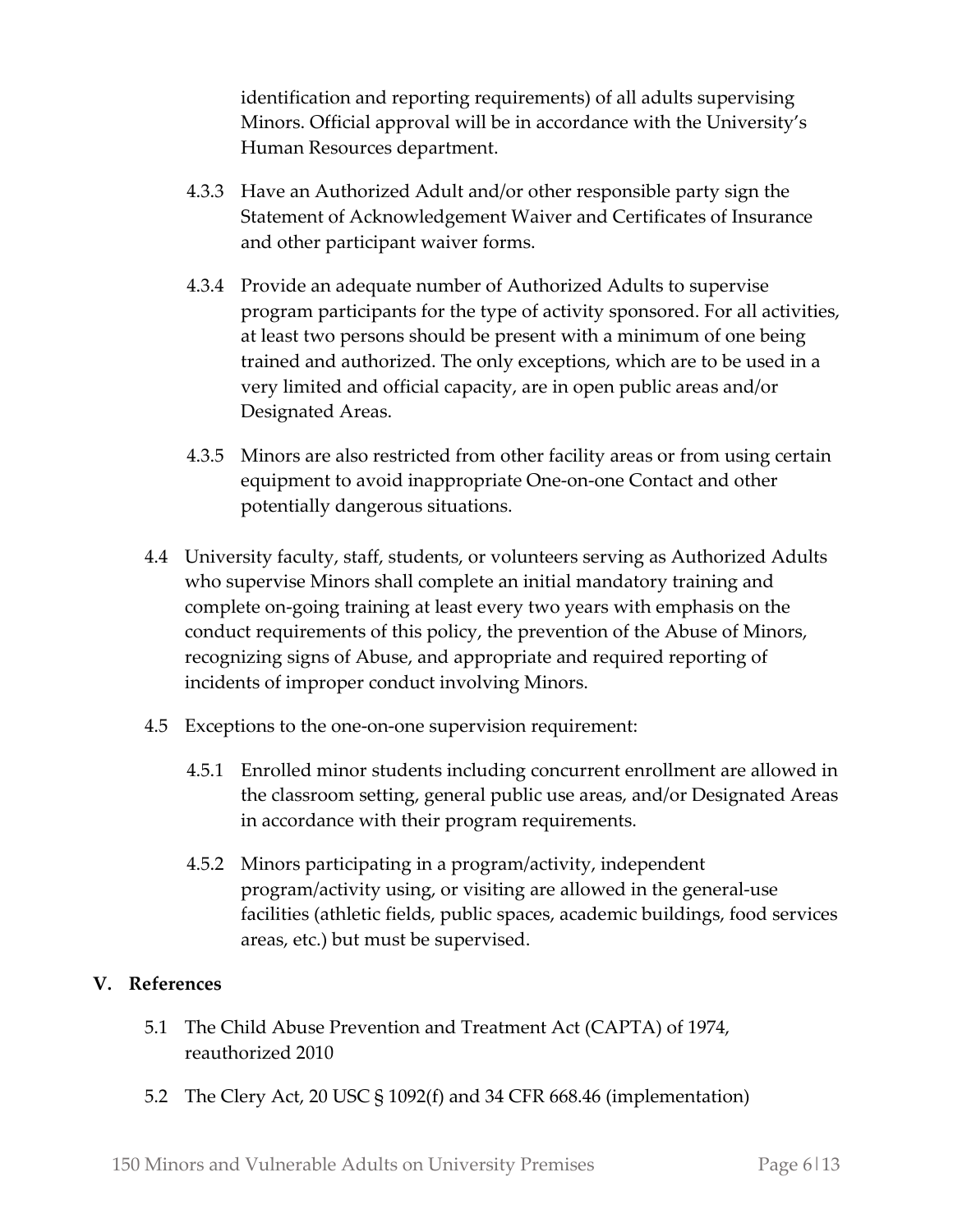- 5.3 Title IX of the Education Amendments of 1972
- 5.4 Utah Code 62a-4a-101, 402, 403, 408, 411 Utah Mandatory Reporting Requirements
- 5.5 Utah Code 76-5-401 Sexual Offenses
- 5.6 Utah Code 76-5b-201 Sexual Exploitation Act
- 5.7 Utah Code 78A-6-105 Definitions
- 5.8 University Policy 157: Personal Conduct/Conflict of Interest
- 5.9 University Policy 329: Criminal Background Checks
- 5.10 University Policy 552: Student Conduct Code
- 5.11 University Policy 633: Faculty Rights and Responsibilities

#### **VI. Procedures**

- 6.1 Criminal Background and Other Checks
	- 6.1.1 Background checks for all Authorized Adults, including official volunteers of the University, must be reviewed and approved by the University's Human Resources department prior to individuals being hired and/or assigned to work with Minors.

Based on the results of a background check, the Executive Director of Human Resources shall, in consultation with the appropriate University officials, determine whether or not an employee or volunteer will be permitted to participate in a program or activity covered by this policy. Results of background checks conducted under this policy shall be used for the purposes of this policy. The University reserves the right to take appropriate disciplinary action, including termination, in accordance with University policy, for employees who may have previously falsified or failed to disclose information. Copies of background check reports will be retained by Human Resources.

- 6.2 Mandatory Training for Authorized Adults
	- 6.2.1 Authorized Adults must be trained on the basic warning signs of Abuse or neglect, identification of crimes against Minors, and proper reporting requirements. Training of Authorized adults and any other pertinent University employee shall be provided through the University's Human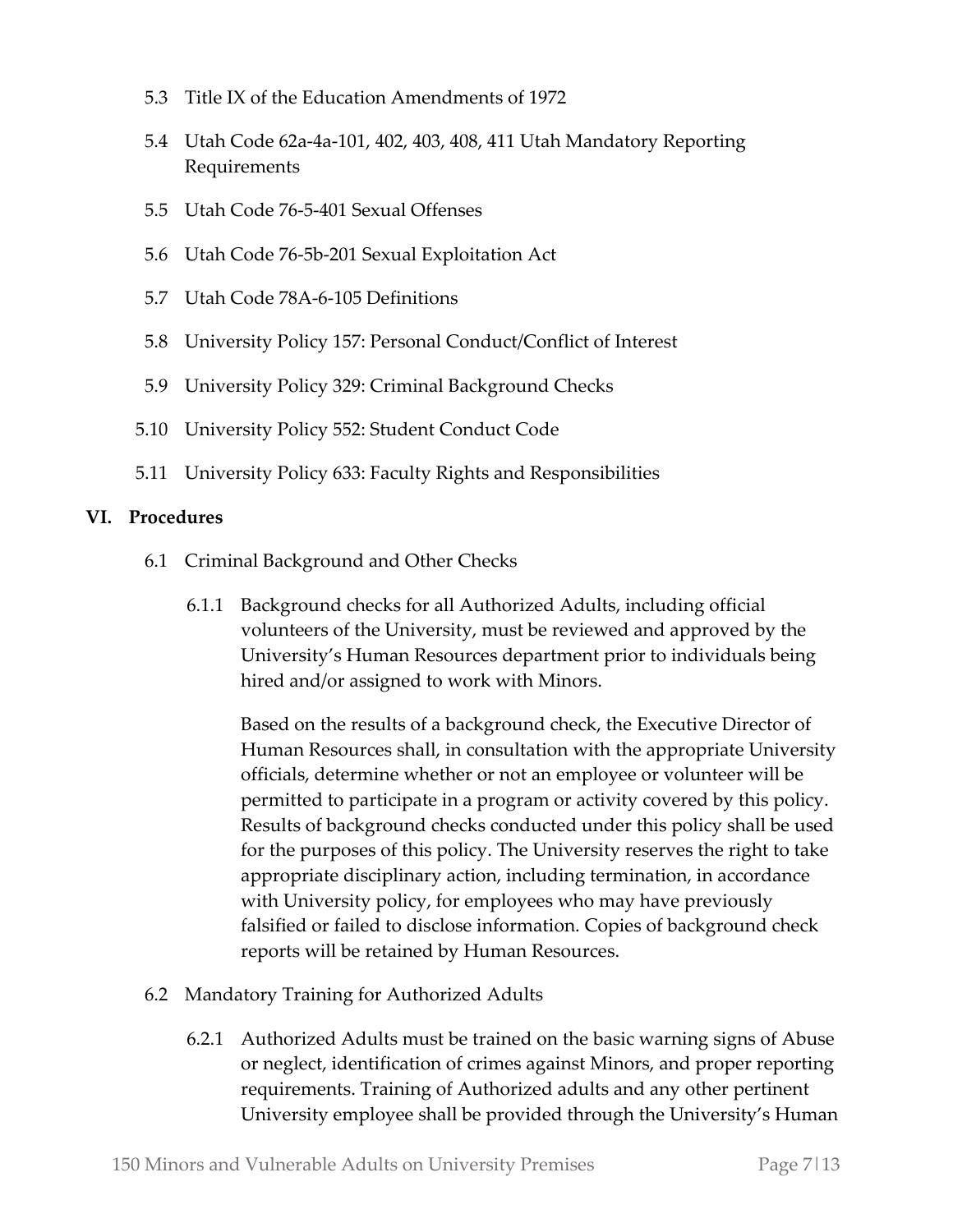Resources department.

- 6.2.2 It is the responsibility of all outside organizations, vendors, licensees, or others who are given permission to come onto or use University Premises for events or activities that will include participation of Minors to ensure that they have equivalent or similar policies and procedures in place for background screening requirements, training, adherence to this policy's Code of Conduct for Authorized Adults (Section 4.3), as well as proper procedures for identifying and reporting Abuse of a Minor. The University's Human Resources department must be contacted for compliance of requirements.
- 6.2.3 Training for authorized adults shall include:
	- 6.2.3.1 Information about the Code of Conduct for Authorized Adults (Section 4.3), responsibilities, expectations, policies/procedures, enforcement, appropriate crisis/emergency responses, safety and security precautions, confidentiality issues involving Minors, and basic University responsibility/liability.
	- 6.2.3.2 Accessing emergency services on and off University Premises.
	- 6.2.3.3 Prevention, identification, procedures and reporting requirements if a program participant discloses any type of assault or Abuse (at any time previously or during the program), or an authorized adult has reason to suspect that the participant has been subject to such assault or Abuse.
	- 6.2.3.4 Industry practice standards of supervisors to Minors ratios (American Camp Association).
- 6.3 Communication and Notification
	- 6.3.1 Report misconduct of any type or to prevent imminent danger:
		- 6.3.1.1 Call St. George City Police Dispatch: 435-627-4300.
		- 6.3.1.2 For emergencies, dial: 9-1-1.
	- 6.3.2 Other institutional organizational resources, after the general requirements for reporting abuse of a Minor or Vulnerable Adult as outlined in section 4.2 and 6.3.1 above are met, can be considered as well, including but not limited to, the CARE Team and the whistleblower website, which has been established to allow anyone to report misconduct anonymously.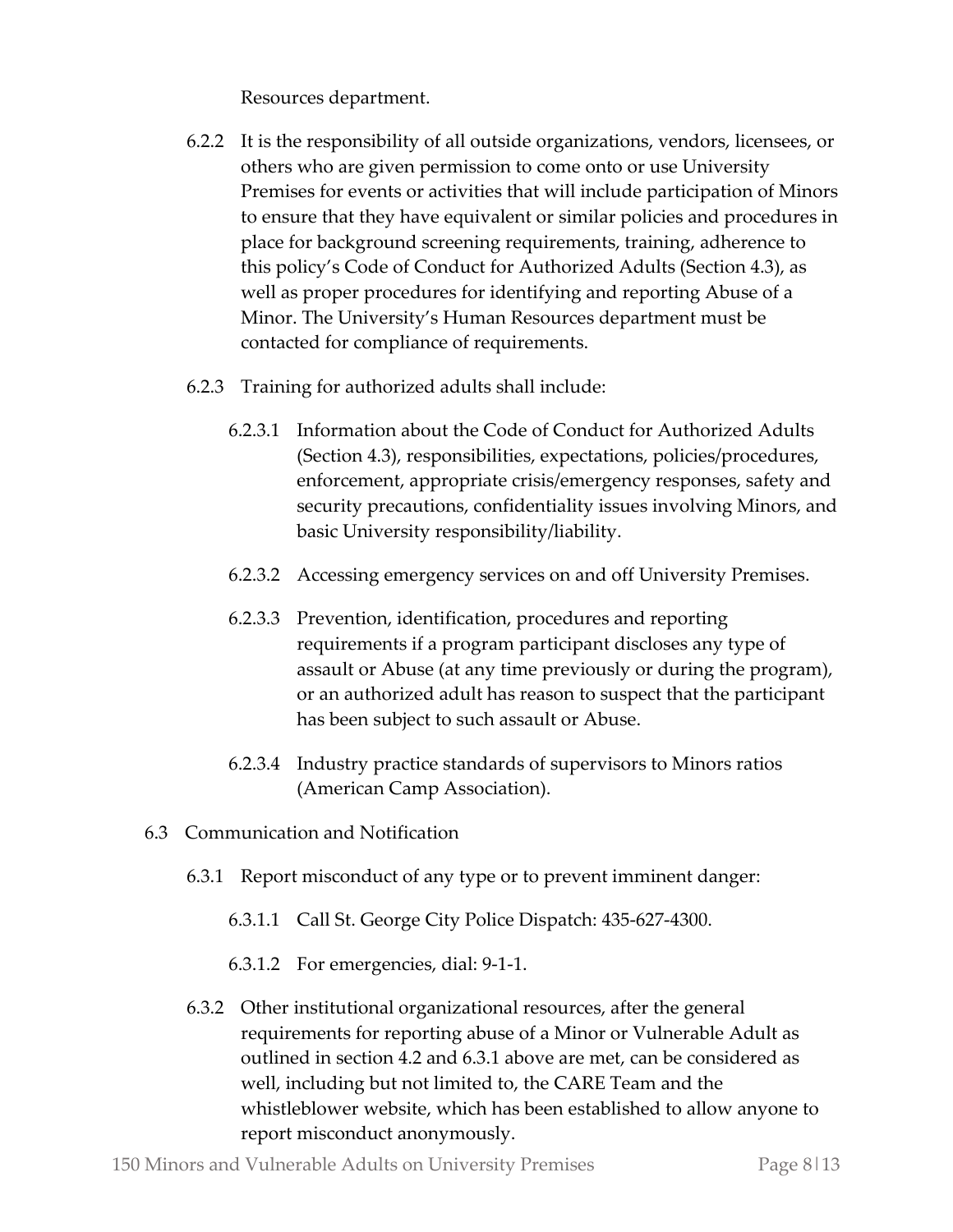- 6.3.3 In case of an emergency, including medical or behavioral problems, natural disaster, or other significant program disruptions, the University's sponsoring unit/program shall:
	- 6.3.3.1 Establish an appropriate procedure for the notification of each Minor's parent/legal guardian or vulnerable adult's relative/legal guardian.
	- 6.3.3.2 Maintain a list of all participants. This list shall include each participant's name, gender, age, address, and phone number(s) of parents or legal guardians, as well as emergency contact information.
	- 6.3.3.3 Provide information to parents or legal guardians detailing the manner in which the participant can be contacted during the program.
- 6.4 Medical Treatment, Administration of Medicines, and Emergency Services
	- 6.4.1 The sponsoring unit/program will obtain a Medical Information and Release Form for each program participant if it is applicable to the program or activity engaged in. Program staff shall be responsible for reviewing all forms, securing the information on the forms, and for assessing the needs of each program participant. The Medical Information and Release Form can be obtained by the sponsoring unit/program when applicable.
	- 6.4.2 Parents and/or guardians are responsible for the Minor's medical condition(s). They are expected to notify personnel of the participant's state of health and needs, and arrange for any potential medical requirements and/or use of medication (see Section 4.3.1.9).
	- 6.4.3 If possible, the program staff may keep medicine in a secure location for the participant; however, the program staff and the University are not responsible for the administering medication or ensuring that participants adhere to their medication requirements.
	- 6.4.4 Prescription medications that are self-administered may be carried by the participant during program activities (examples include, but are not limited to, personal "epi" pens and asthma inhalers).
	- 6.4.5 Program staff should make reasonable efforts to have basic first-aid kits available as needed.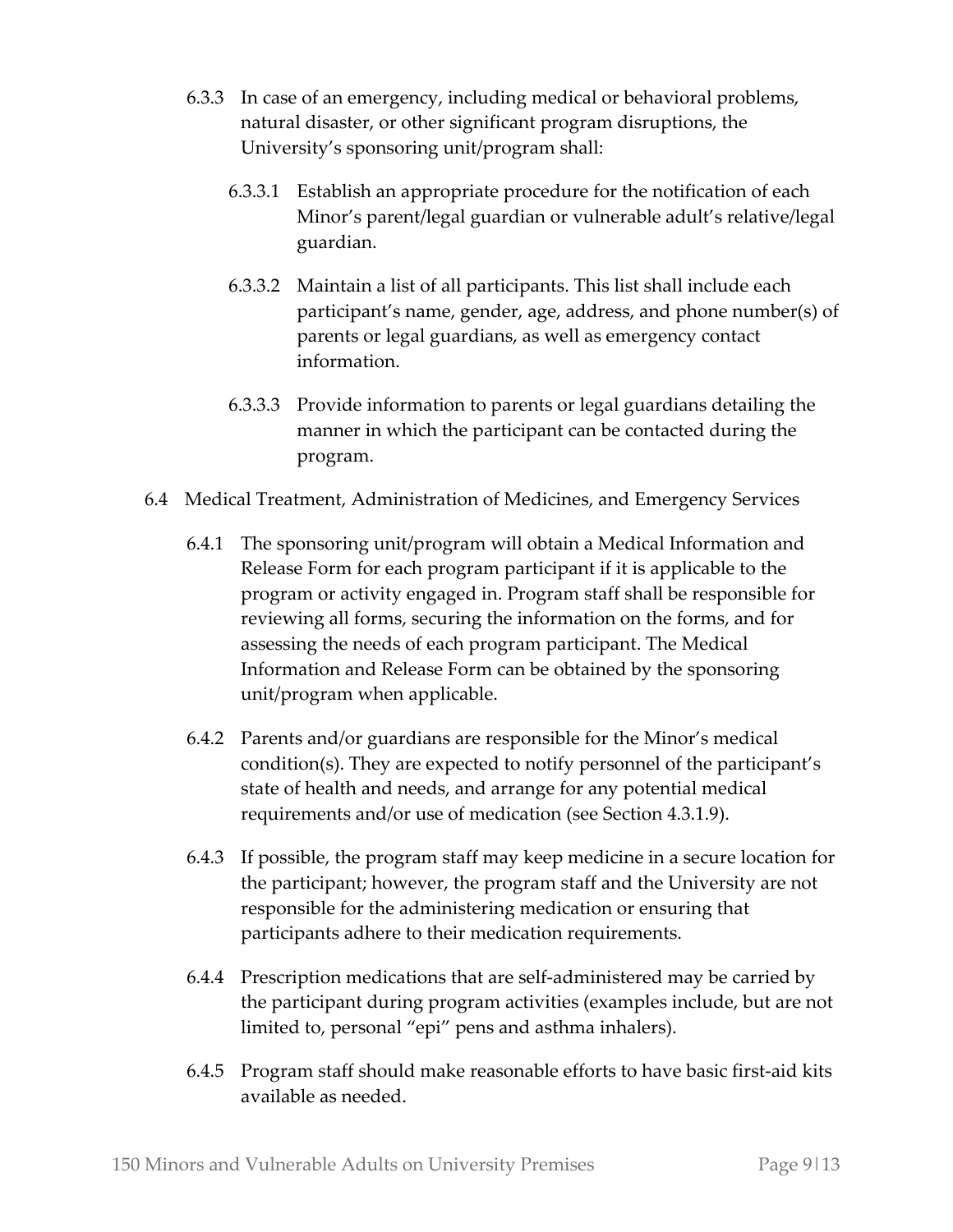- 6.4.6 The sponsoring unit, if required, will arrange for medical care, including emergency medical services, appropriate for the nature of program activities.
- 6.4.7 The sponsoring unit will notify St. George City Police Dispatch or 9-1-1 and parents or legal guardians if emergency medical services are required.
- 6.5 Program Rules of Conduct for Participants
	- 6.5.1 Program staff will develop and make available to participants the rules and disciplinary measures applicable to the University-Sponsored program. These rules shall align with this Policy's Code of Conduct for Authorized Adults (Section 4.3).
	- 6.5.2 Program participants and Authorized Adults must abide by all University regulations and may be removed from the program for noncompliance with rules.
- 6.6 Assumption of Risk Waiver in Programs or activities by Participants/Legal Guardians
	- 6.6.1 Authorized Adults will obtain from participants the applicable Media, Photo, and Video Release Waiver Forms, Medical Forms, and/or Assumption of Risk Waiver Forms as part of the program registration process. These forms may be obtained from the sponsoring unit/program. All data gathered shall be confidential, are subject to records retention guidelines, and will not be disclosed, except as provided by law.
- 6.7 Minors in the Workplace
	- 6.7.1 To reduce the potential for accidents and incidents in which children either harm themselves or inadvertently create a hazard for others, the University addresses and complies with health, safety, environmental, and regulatory requirements.
	- 6.7.2 Minors are not allowed in the workplace on a regular basis. Rarely, and with supervisory approval (in advance), may an employee bring his or her Minor(s) to work in an extraordinary or extenuating circumstance. In all cases of Minors in the workplace, the University is not responsible for ensuring the Minor is safe and well supervised. The employee, student, or guest is fully responsible for the safety and supervision of the Minor for the entire visit. Specifically, employees who bring a Minor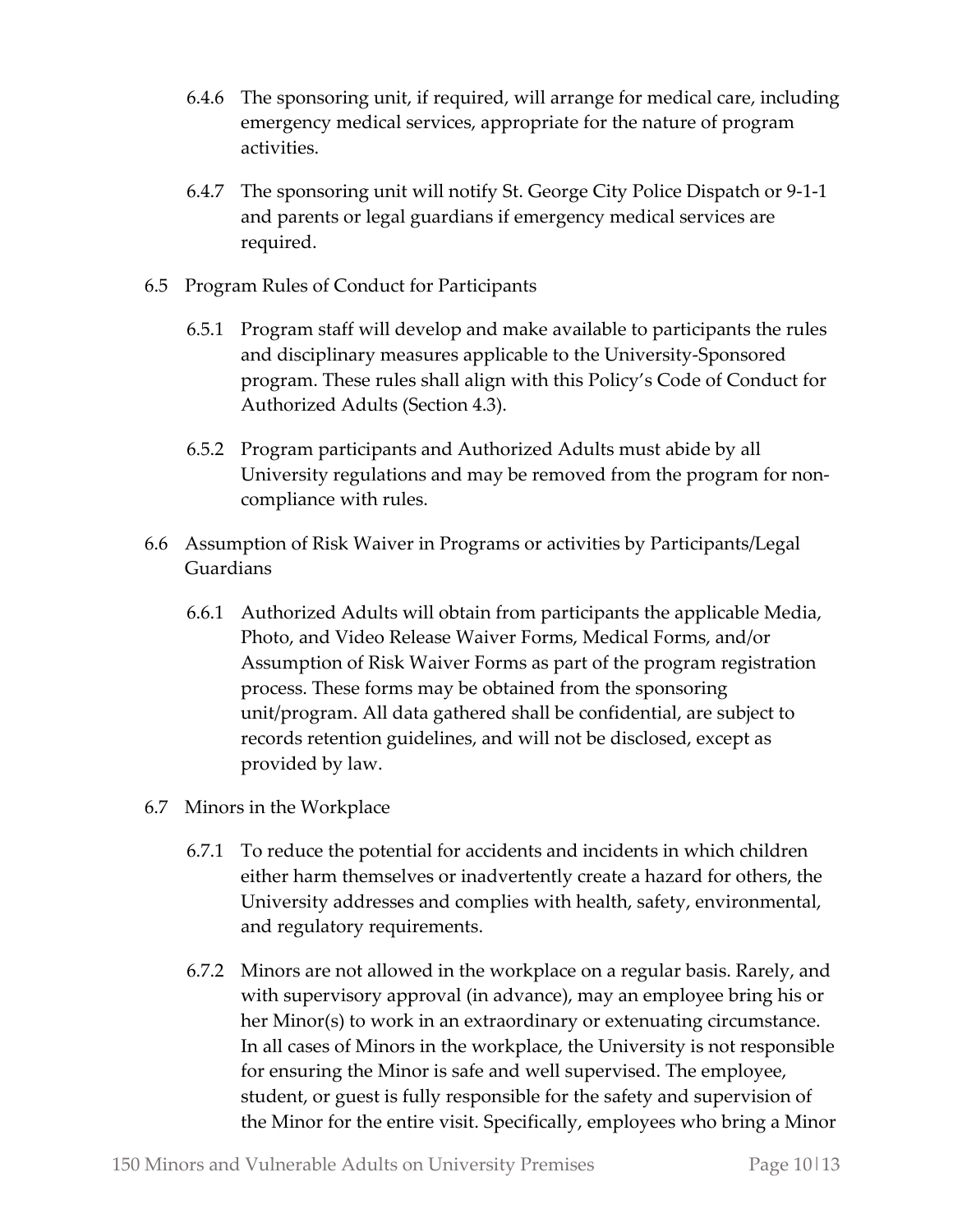to work must ensure that the Minor does not interrupt normal workplace activities.

- 6.7.3 Supervisors and department heads may place additional restrictions on the presence of Minors in the workplace consistent with the environment and the demands of the work being performed.
- 6.7.4 Employees who bring a Minor to the workplace for extended periods of time must:
	- 6.7.4.1 Obtain permission in advance from their supervisor beforehand.
	- 6.7.4.2 Provide line-of-sight supervision of the Minor(s) at all times.
	- 6.7.4.3 Ensure the Minor(s) shall not be left alone at any time or left with other employees.
	- 6.7.4.4 Ensure the Minor shall not interrupt normal workplace activities.
- 6.7.5 Minors shall not be allowed to:
	- 6.7.5.1 Play on University Premises anywhere unattended.
	- 6.7.5.2 Perform work of any kind at any time, other than permitted by the U.S. Department of Labor.
	- 6.7.5.3 Drive University-owned motorized vehicles, including golf carts.
	- 6.7.5.4 Be present in the following high-risk areas:
		- 6.7.5.4.1 Laboratories, workshops, studios, power plants, garages, and food preparation areas.
		- 6.7.5.4.2 Any area, indoors or out, containing power tools or machinery with exposed moving parts.
		- 6.7.5.4.3 Any area where University vehicles, such as heavy-duty machinery, grounds equipment, or other motorized equipment, are being used.
		- 6.7.5.4.4 Any other high-risk area, including, but not limited to, rooftops and construction zones.
- 6.7.6 In the event that a visiting Minor becomes lost on University Premises, the employee shall immediately contact St. George City Police Dispatch at 435-627-4300 or call 9-1-1 for assistance in locating the Minor.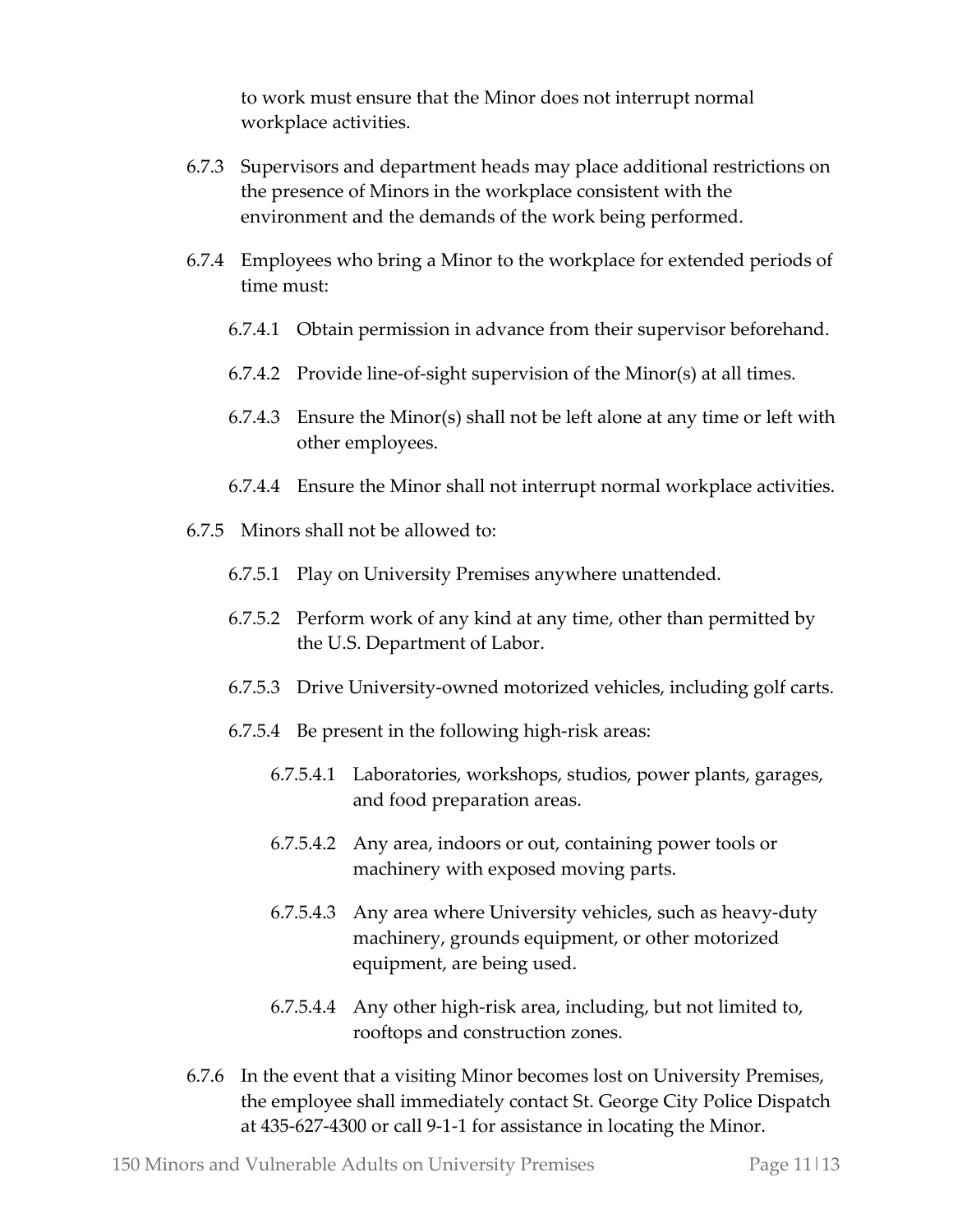#### 6.8 Minors in Classrooms

- 6.8.1 Minors are not permitted in University classrooms unless they are an integral part of instruction, are enrolled in the course, or are participating in a field trip or event. Rarely, and with instructor's or a Department Chair's approval (in advance), may a student bring a Minor(s) to class in an extraordinary or extenuating circumstance.
- 6.8.2 In all cases of Minors in the classroom, the University is not responsible for ensuring the Minor is safe and well supervised. The student, or guest is fully responsible for the safety and supervision of the Minor for the entire class.
- 6.8.3 The University and Instructors have the authority to ask students who bring Minors into a class to leave.
- 6.8.4 Adults who bring Minors onto University Premises shall not leave Minors unattended in hallways and restrooms, or public, common areas. These adults are fully responsible for the safety and supervision of such Minors while on University Premises.
- 6.9 Minors in Laboratories
	- 6.9.1 University laboratories involve the use of hazardous materials and items that are considered dangerous. Under no circumstances are Minors allowed in a University laboratory, or left unattended anywhere in the vicinity of the laboratory unless they are an integral part of instruction, are enrolled in the course, or are participating in a field trip or event.
	- 6.9.2 Unattended Minors must never be present anywhere in a laboratory or its surrounding areas.
- 6.10 Statement of Acknowledgement Waiver (Addendum Policy 150 A)
	- 6.10.1 Entities leasing or renting University Premises shall, in a facility-use agreement, review, acknowledge, and sign responsibilities and liabilities for the protection of Minors supervised in the program.
	- 6.10.2 Authorized Adults not employed by the University but assigned to work with Minors in University-sponsored or co-sponsored events must sign and submit the Statement of Acknowledgement Waiver Form to the appropriate University program director before any interaction with Minors. The program director is responsible for obtaining, maintaining,